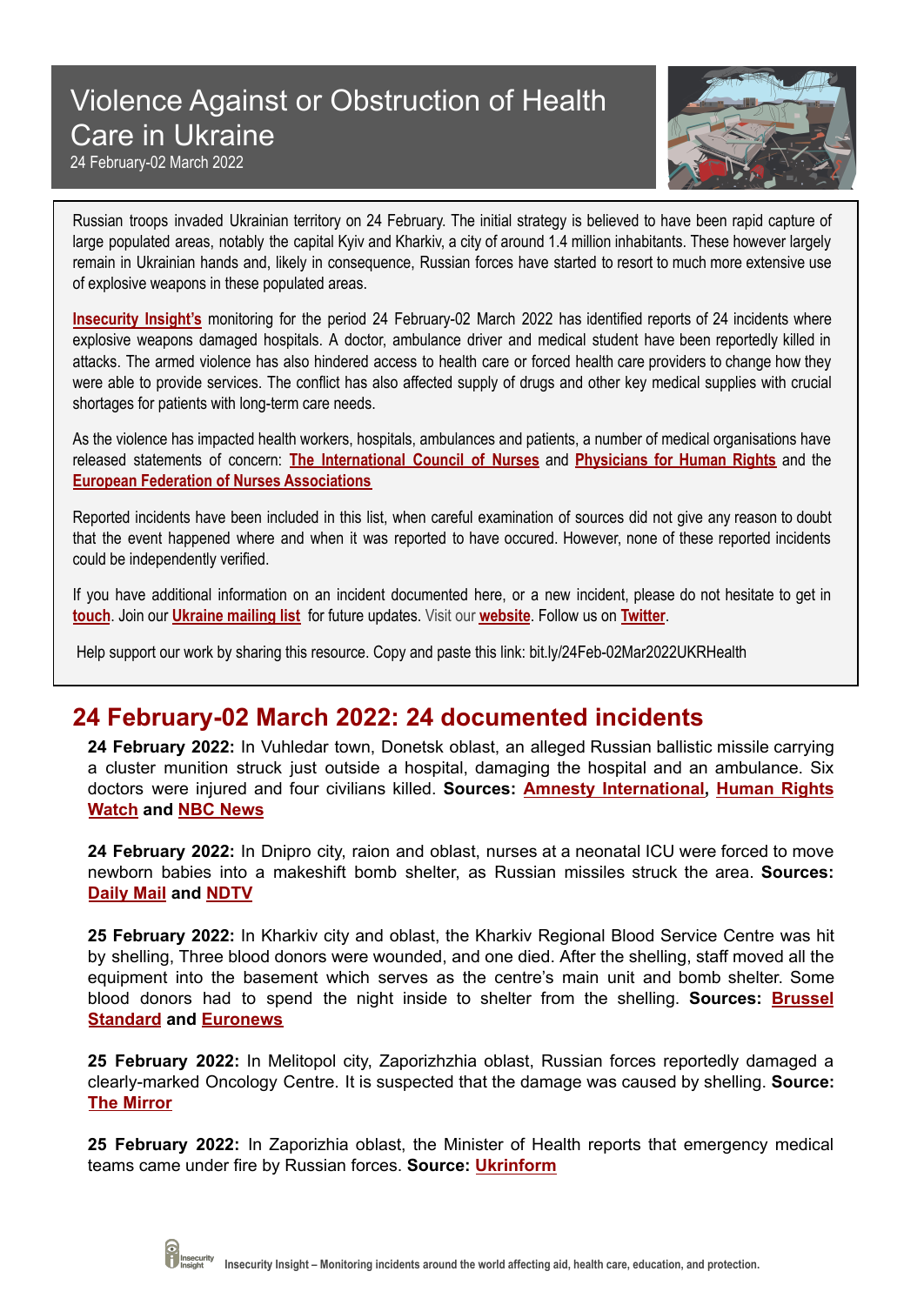**25 February 2022:** In Kyiv oblast, the Minister of Health reports that emergency medical teams came under fire by Russian forces. **Source: [Ukrinform](https://www.ukrinform.ua/rubric-ato/3412963-rosijski-vijska-obstriluut-brigadi-ekstrenoi-meddopomogi-ta-likarni-lasko.html)**

**25 February 2022:** In Chernihiv oblast, the Minister of Health reports that Russian forces opened fire in a psychiatric hospital. **Source: [Ukrinform](https://www.ukrinform.ua/rubric-ato/3412963-rosijski-vijska-obstriluut-brigadi-ekstrenoi-meddopomogi-ta-likarni-lasko.html)**

**26 February 2022:** In Kyiv, shelling hit near the Okhmadyt Children's Hospital, forcing staff and cancer patients to seek shelter in the basements of the facility. Chemotherapy for children has been interrupted, raising concerns that the patients could relapse, not achieve remission, grow sicker, or even die. Patients with non-life-threatening conditions have been evacuated. **Sources: [Daily](https://www.dailymail.co.uk/news/article-10563725/Children-cancer-shelter-Ukrainian-hospital-not-survive-unless-evacuated-doctors-warn.html) Mail, [NBC](https://www.nbcnews.com/news/world/kids-cancer-ukraine-shelter-hospital-basements-hoping-evacuate-rcna17939), [Pravda](https://www.pravda.com.ua/news/2022/02/26/7326263/), [Time](https://time.com/6152374/children-hospital-kyiv-ukraine-russia/) and The [Guardian](https://www.theguardian.com/world/2022/feb/27/children-caught-up-in-ukraine-war)**

**26 February 2022:** Near Kherson city and oblast, Russian forces reportedly shot at and blew up an ambulance. The ambulance driver died and a paramedic suffered burn injuries. Unconfirmed reports the ambulance was transporting an injured Ukrainian soldier **Sources: Kyiv [Independent](https://twitter.com/KyivIndependent/status/1497632990213648391), [Segodnya](https://ukraine.segodnya.ua/ua/ukraine/pod-hersonom-voyska-rf-rasstrelyali-skoruyu-kotoraya-vezla-ranennogo-1605497.html), Twitter, Twitter II, and [UKrinform](https://www.ukrinform.ua/rubric-ato/3414059-ukraina-tretu-dobu-betsa-z-vorogom-i-peremoze-osnovni-podii-na-vecir-dna-26-lutogo.html)**

**27 February 2022:** In Okytyrka district, Sumy oblast, Russian forces reportedly prevented ambulances from reaching and providing medical assistance to civilians who were shot whilst travelling on a bus. **Source: Kyiv [Independent](https://twitter.com/KyivIndependent/status/1497867733211525128)**

**27 February 2022:** In Volnovakha city, Volnovakha raion, Donetsk oblast, a hospital was struck and damaged by shelling from Russian forces. **Sources: [Twitter](https://twitter.com/JakeGodin/status/1497950228221206531) and [Verkhovna](https://t.me/verkhovnaradaofukraine/176) Rada of [Ukraine](https://t.me/verkhovnaradaofukraine/176)**

**27 February 2022:** In hospitals around the country, including in Kyiv city, oxygen reserves are running low as trucks are unable to transport oxygen supplies from plants to hospitals placing thousands of lives at risk. **Source: [WHO](https://www.who.int/news/item/27-02-2022-dangerously-low-medical-oxygen-supplies-in-ukraine-due-to-crisis-warn-who-director-general-and-who-regional-director-for-europe)**

**27 February:** In Kyiv, guidance sensors for cruise missiles were found at the Okhmatdet Children's Hospital by hospital staff. According to reports, sensors were found on all four sides of the building and were reportedly installed on January 18, according to surveillance camera metadata. **Source: [Gordonua](https://gordonua.com/amp/news/war/v-kieve-nashli-metki-dlya-navedeniya-raket-na-detskoy-bolnice-ohmatdet-1597343.html)**

**28 February 2022:** In Buzova village, Kyiv oblast, a private maternity hospital was reportedly hit by shelling fired by Russian forces, causing significant damage to the hospital. Everyone was evacuated from the hospital and no injuries were reported. **Sources: [CNN](https://edition.cnn.com/europe/live-news/ukraine-russia-putin-news-03-01-22/h_76604390f2fb2983f6b3141ce0627a92), NBC [News](https://www.nbcnews.com/news/world/live-blog/russia-ukraine-war-live-updates-n1290293/ncrd1290339#liveBlogCards) and [Ukrainska](https://www.pravda.com.ua/eng/news/2022/03/1/7327023/) Pravda**

**01 March 2022:** In Kukhari village, Kyiv oblast, an anesthesiologist was reportedly killed after her car was shot at whilst taking her injured nephew to hospital. **Sources: Facebook, [Kyiv](https://kyivindependent.com/uncategorized/a-ukrainian-doctor-was-killed-on-march-1-while-transporting-her-wounded-nephew-to-the-hospital/) [Independent](https://kyivindependent.com/uncategorized/a-ukrainian-doctor-was-killed-on-march-1-while-transporting-her-wounded-nephew-to-the-hospital/) and Twitter**

**01 March 2022**: In Borodyanka village, Kyiv oblast, the rehabilitation centre of the Ministry of Veterans Affairs of Ukraine was reportedly shelled by Russian forces as they moved through the town. **Source: [Pravda](https://www.pravda.com.ua/eng/news/2022/03/1/7327035/)**

**01 March 2022:** In Vasylivka city, Zaporizhzhia oblast, the Vasylivka Multidisciplinary Intensive Care Hospital was struck and damaged by artillery shells fired by Russian forces. Patients and staff were hiding in a bomb shelter at the time of the attack and were not injured. **Source: [Zaporizhia](https://t.me/zoda_gov_ua/4861) Regional Civil-Military [Administration](https://t.me/zoda_gov_ua/4861)**

**01 March 2022:** In Kharkiv city and oblast, the Kharkiv Maternity Hospital reportedly moved to a basement to safeguard staff and patients from missile strikes. **Source: Twitter**